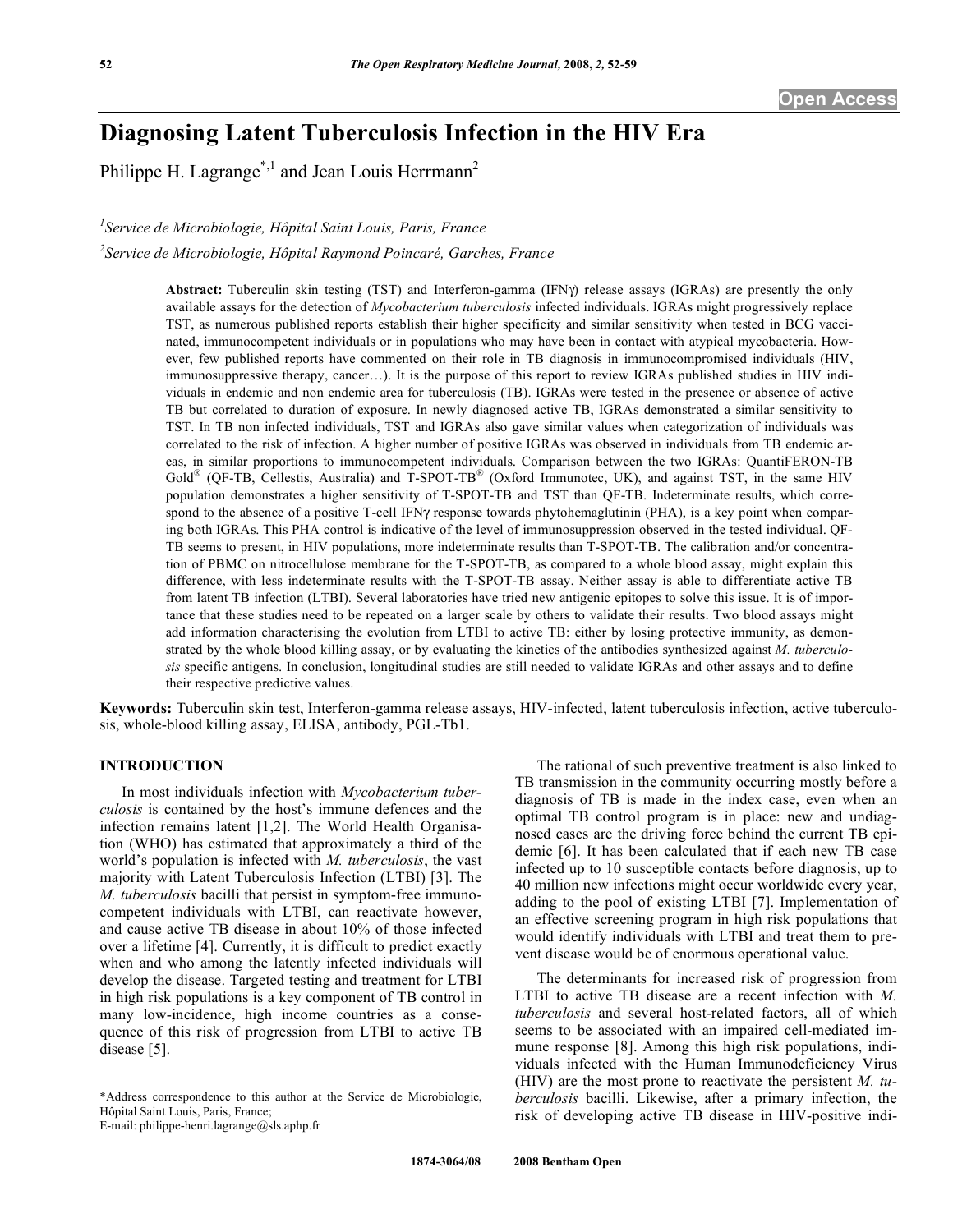viduals is increased many fold, even when antiretroviral chemotherapy is given [9-11], and the incidence of TB is increasing in regions where HIV is prevalent [3]. As described in the Global Plan to Stop TB 2006-2015, management of LTBI in high HIV prevalence settings will be of paramount importance, together with DOTS expansion and provision of a tuberculosis/HIV package of prevention and care, to control and eventually to eliminate tuberculosis [12].

 For several decades, identification of individuals with LTBI has been conventionally performed using the Tuberculin Skin Test (TST) [13]. Several studies have demonstrated its prognostic value with correct correlation between a positive test and potential occurrence of active TB [14-16]. Several prospective studies using TST have established the benefit of prophylactic therapy in individuals with LTBI, either in a setting of HIV co-infection or not [17-19]. However, accumulated experience has led to a full understanding of the limitations and drawbacks of TST. The limitations of TST in this setting is the need for two visits [20], the subjective nature of the test placement and its interpretation, and false-positive reactions due to Bacille Calmette-Guérin (BCG) vaccination and exposure to non tuberculous mycobacteria (NTM) [13]. In addition, HIV-infected patients have a higher rate of specific and non-specific unresponsiveness (anergy), particularly with advanced immunosuppression [21-24]. Thus, new tests for diagnosing LTBI are warranted, and ideally such tests should have several characteristics: a high sensitivity in all populations at risk, and a high specificity, regardless of BCG vaccination or infection with environmental NTM. It should also be reliable, stable over time, and with objective criteria for a positive result. Because, most of the LTBI occurred in high incidence, resourcelimited countries; this test should also be inexpensive and easy to perform.

Presently, two *in vitro* assays called IFNy-released assays [IGRAs; QuantiFERON-TB Gold® *in Tube* (QF-TB-IT, Cellestis, Australia) and T-SPOT-TB<sup>®</sup> (Oxford Immunotec, UK)] have been developed and are commercially available. They measure the T-cell IFN $\gamma$  production after 16 to 24h of contact with *M. tuberculosis* specific antigens coded by the region of deletion 1 or RD1 (ESAT-6 + CFP-10 for T-SPOT-TB, and ESAT- $6 + CFP-10 + Tb7.7$  for QF-TB-IT). Both assays have a negative and a positive control, the latter being represented by the T-cell response towards the phytohemaglutinin PHA. Both assays, in addition to TST, are the only available assays for the diagnosis of *M. tuberculosis* infected individuals.

 Comparison between IGRAs and TST has been performed, either in well defined active TB patients to establish their respective sensitivity or in well defined controls without any contact risk with a TB index case to establish their respective specificity. As is clearly evident, we do not benefit from a gold standard to define such a control population to compare with active TB patients where a positive culture represents the gold standard.

 To deal with LTBI diagnosis, investigators have used two approaches. In the first one, investigators compared directly the results of the TST with those of the IGRAs and calculated a degree of agreement (using the Cohen's kappa coefficient). With the second approach, investigators designed studies to establish the extent of which the test performance

fits with a defined attribute (e.g., the likelihood of infection based on clinical or epidemiological characteristics). This second approach is consistent with a causal relationship and thereby strengthens the assessment of the validity (e.g., the gradient of exposure as an indicator of the likelihood of recent LTBI).

 Several recent reviews have shown considerable promise for IGRA as a new diagnostic tool for LTBI in immunocompetent TB infected individuals [25-30]. IGRAs when compared to TST do not cross-react with immune responses elicited by BCG vaccination and NTM exposure. In addition, IGRA results have shown a higher sensitivity than TST in low endemic TB countries. Recent meta-analysis has further emphasized these results with suboptimal sensitivities (TST: 71%; QF-TB: 76%; ELISPOT: 88%) and high pooled specificities (TST: 66%; QF-TB: 97%, ELISPOT: 92%) [31]. Both assays were more specific than TST in samples from individuals vaccinated with BCG. Discordant TST and IGRAs reactions were frequent and largely unexplained (definitions used for the positive test results, the study population, the sample sizes, and the study design) [32-34].

 Compared to the extensive numbers of studies performed in immunocompetent individuals infected with *M. tuberculosis*, there are only limited data describing IGRA performance in HIV-infected individuals, who's immunological impairment may affect the performance of these lymphocyte-based assays. It is the purpose of this review to analyze the published studies relative to the usefulness and limitations of the IGRA in HIV infected individuals in comparison with the TST.

#### **REVIEW**

### **1. New T-Lymphocyte-Based Tests for LTBI**

#### *1.1. The IGRA Performances in HIV Infected Individuals*

 The first study was done in Zambian HIV-positive [35]. An "in-house" PPD and RD1 antigens ELISPOT was compared to TST in 39 HIV-TB coinfected patients (with advanced immunosuppression), 11 HIV-negative patients with active TB disease and in the 54 HIV-negative asymptomatic Zambian healthy adults. PPD and RD1 ELISPOT gave identical results in HIV uninfected patients (100%, Table **1**); but gave fewer positive responses in HIV- positive co-infected TB patients. RD1 ELISPOT positive responses were, however, more frequent than PPD ELISPOT positive responses in the same HIV-positive co-infected TB patients (Table **1**). Finally, TST and PPD ELISPOT were more often positive than RD1 ELISPOT in healthy control individuals (Table **1**) [35]. Of note, three RD1 ELISPOT positive, HIV-positive but TB negative were PPD ELISPOT and TST negative [35]. IGRAs might perform well in HIV-infected patients even better as compared to TST. However, this "in-house" assay was performed in a relatively low number of patients and the CD4+ cell counts per patient were not reported.

 Following this study, several recent reports evaluated IGRAs performance in HIV- infected patients with active TB (Table **2**) [36-38]. The prevalence of the TST positive responses was always lower than the proportion of IGRA positive responses in HIV-infected patients with active TB. In this group of patients, the performances of the T-SPOT and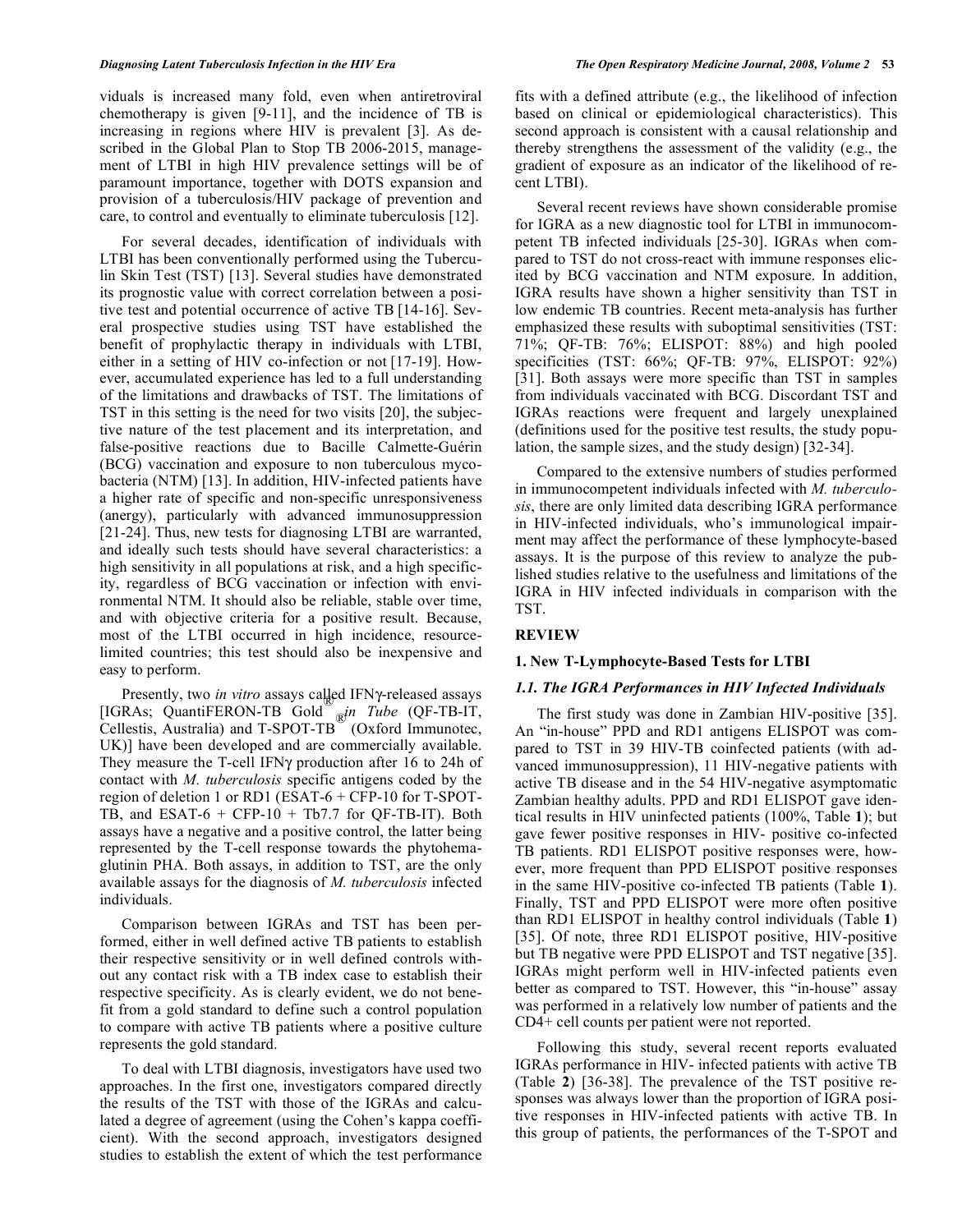| Table 1. Frequency of Positive Results in Zambian TB Patients and Healthy Individuals According to their HIV Status Tested |
|----------------------------------------------------------------------------------------------------------------------------|
| with TST or with ELISPOT. Data from Chapman <i>et al.</i> [35]                                                             |

|                        | <b>HIV Status</b>    |                            | <b>ELISPOT</b>                |                               |  |  |
|------------------------|----------------------|----------------------------|-------------------------------|-------------------------------|--|--|
| <b>Patients Tested</b> |                      | TST(5TU)                   | <b>PPD</b>                    | <b>ESAT6/CFP10</b>            |  |  |
| TB disease             | negative<br>positive | $NT*$<br>$NT*$             | $11/11(100\%)$<br>28/39 (72%) | $11/11(100\%)$<br>35/39 (90%) |  |  |
| Healthy Zambian        | negative<br>positive | $28/35(80\%)$<br>5/14(36%) | 45/54(83%)<br>6/21(29%)       | 37/54(69%)<br>9/21(43%)       |  |  |
| Healthy UK**           | Negative             | $NT*$                      | 33/40(83%)                    | $0/40(0\%)$                   |  |  |

\*NT: non tested

\*\*30/48 (80%) have been BCG vaccinated.

QF-TB assays were identical showing 85 to 90 % of positive responses.

 In HIV-infected patients without any TB disease, IGRAs results were more variable and might reflect the different TB epidemiological situations in the countries where the studies were performed. Higher positive responses were observed in patients from South Africa compared to European patients.

 Twice the number of published studies described specific results that were obtained in individuals with LTBI comparing the respective prevalence of positive results in TST with those with IGRAs, half being evaluated in low endemic regions, the other half in high endemic regions (Table **3**) [39- 44].

 In three large cohorts performed in low endemic countries, data showed that only a limited number of HIVinfected individuals had positive IGRA (4.1 to 8.5%), and almost 80% of these individuals with IGRA positive results had risk factors for LTBI (history of exposure, long term residency in a high endemic country) [39-41]. When tested simultaneously, TST and QF-TB-*IT* gave comparable positive results.

 In the three studies performed in high endemic countries, a higher frequency of IGRA and TST positive results was observed related to higher transmission rate of *M. tuberculosis* in this population [42-44]. TST positive results ranged from 83% (in HIV-negative LTBI individuals) to 21.4% (HIV-positive LTBI individuals). In the study performed by Rangaka and coworkers, significantly fewer  $(p<0.01)$  TST positive results were obtained in the HIV-infected group as compared to the HIV-uninfected group regardless of TST cutoff [42]. A similar decrease in positive TST results in HIV-infected individuals with LTBI was shown recently in India [45]. In comparison, IGRA results gave more homogeneous results. When the 2 IGRAs were tested simultaneously, higher numbers of individuals scored with a T-SPOT positive response as compared to QF-TB-G, in HIV-infected (52% *vs* 43%) and HIV-non infected individuals (59% *vs* 46%, respectively). However, such differences were not statistically significant  $(p=0.07)$  [42].

## *1.2. Stratification of Results in HIV-Infected Individuals by CD4+ Cell Count*

 Both IGRAs depend predominantly on the CD4+-T-cells recognition of *M. tuberculosis* antigens. Test performance in the HIV-infected group will be affected by the absolute CD4+-T-cells count. Similarly, the positive control (using non-specific stimulation with PHA) depends on absolute CD4+ cell count. The PHA control is indicative of the level of immunosuppression observed in the tested individual, and interpretation of IGRAs depends on its positive result. A negative PHA result will confer an indeterminate response of the IGRAs. These two aspects have been explored by stratifying the CD4+ T-cells count with IGRAs results[39-44].

| Table 2. Proportion (in Percentage) of IGRA Indeterminate and Positive Results in Groups of HIV-Infected Patients with Active |
|-------------------------------------------------------------------------------------------------------------------------------|
| Tuberculosis and in HIV-Positive Patients without Tuberculosis Tested with TST, T-SPOT-TB and QuantiFERON-TB                  |

|                             | <b>Diagnosis</b> | <b>Number Subjects</b> | Mean $CD4+/\mu L$ | <b>Tests</b> |             |              |               |
|-----------------------------|------------------|------------------------|-------------------|--------------|-------------|--------------|---------------|
| Reference                   |                  |                        |                   | <b>IGRA</b>  |             |              |               |
|                             |                  |                        |                   | <b>TST</b>   | <b>SPOT</b> | <b>OF-TB</b> | Indeterminate |
| Vincenti (Italy) [36]       | Active TB        | 45                     | 152               | 47.0         | 84.6        | 84.6         | 20.0          |
|                             | Non TB           | 66                     | 236               | 39.9         | 35.7        | 25.0         | 18.2          |
|                             | Active TB        | 41                     | 167               | 67.0         | 90.0        | 90.0         | 12.2          |
| Rangaka (South Africa) [37] | Non TB           | 41                     | 464               | 51.0         | 75.0        | 79.0         | 7:3           |
|                             | HIV (-) controls | 41                     | $NA*$             | 69.0         | 83.0        | 83.0         | 0.0           |
|                             | Active TB        | 154                    | 209               | $NT**$       | 90.3        | $NT**$       | 4.5           |
| Clark $(UK)$ [38]           | <b>LTBI</b>      | 47                     | 294               | $NT**$       | 20.0        | $NT**$       | 4.5           |

\* NA: non applicable.

\*\* NT: non tested.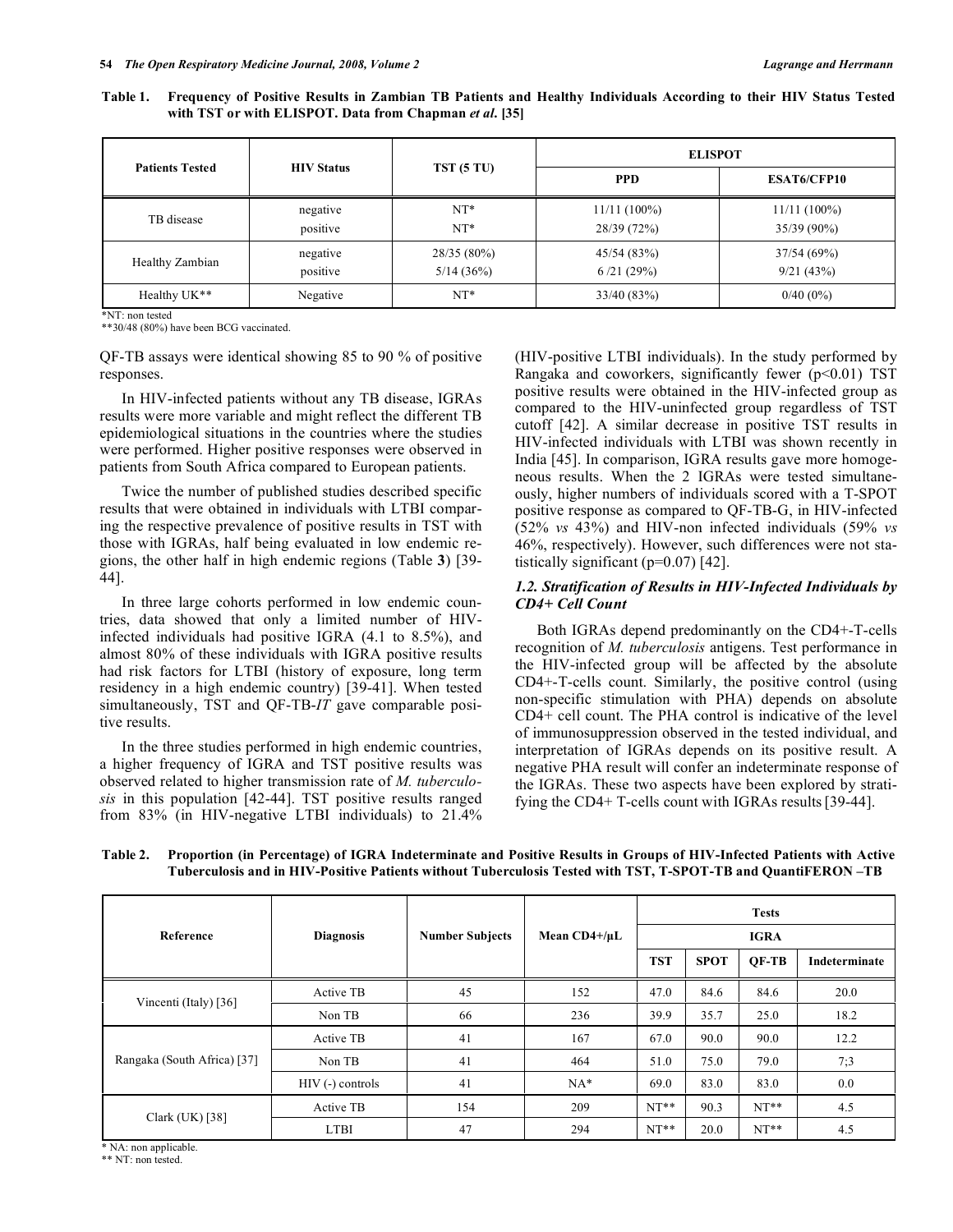**Table 3. Proportion (in Percentage) of IGRA Indeterminate and Positive Results in Cohorts of HIV-Infected Patients with Latent Tuberculosis Infection and in HIV-Negative Control Patients Tested with TST, T-SPOT-TB and/or QuantiFERON –TB in Low or High Endemic Tuberculosis Areas** 

|                             | <b>Subjects</b> | <b>Number</b> | Mean $CD4+/\mu L$ | TST(%)  | <b>IGRA Results</b> |        |               |  |
|-----------------------------|-----------------|---------------|-------------------|---------|---------------------|--------|---------------|--|
| Reference                   |                 |               |                   |         | <b>T-SPOT</b>       | OF-TB  | Indeterminate |  |
| Brock (Denmark) [39]        | cohort          | 590           | 523               | NT      | NT(a)               | 4.1    | $3.4*$        |  |
| Luetkemeyer (USA) [40]      | cohort          | 294           | 132               | 9.3     | NT(a)               | $8.5*$ | $5.1*$        |  |
| Jones (USA) $[41]$          | cohort          | 201           | 453               | 6.8     | NT                  | 5.8    | $4.9*$        |  |
| Rangaka (South Africa) [42] | $HIV(+)$        | 74            | 392               | $52*$   | 52.0                | 43.0   | $7.0*$        |  |
|                             | $HIV(-)$        | 86            | NA(b)             | 83      | 59.0                | 46.0   | 2.0           |  |
| Karam (Senegal) [43]        | cohort          | 285           | 180               | $21.4*$ | $50.6*$             | NT     | $13.3*$       |  |
| Lawn (South Africa) [44]    | cohort          | 40            | 114               | 43      | 62.0                | NT     | 10.0          |  |

(a); NT: non tested; (b); NA: non applicable. \* CD4+ cell counts dependent frequency.

 Variable percentages of indeterminate results were noticed according to the CD4+ cell count using QF-TB-*IT* [39- 41]; with a higher proportion of indeterminate results in patients with low CD4+ cell counts. In individuals with CD4+ cell count lower than  $100$  cells/ $\mu$ L proportion of indeterminate results were 24%, 16%, and 37% in these three studies, respectively (Fig. **1**) [39-41]. In studies using the T-SPOT-TB, fewer indeterminate results were observed. Numbers of interpretable T-SPOT-TB assays seemed less influenced by the CD4+ cell counts (Fig. **2**), as already described by Dedha *et al.* [46].



**Fig. (1).** Percentage of indeterminate responses (white column) positive responders to QuantiFERON-TB-IT (black column) and to TST (grey column) stratified by CD4+ cell count. Data from Jones *et al.* [41].

 For this reason, enhanced performances in a higher proportion of tuberculosis identified infected subjects in the lower CD4+ cell count group was observed for T-SPOT-TB as compared to QF-TB-G or QF-TB-*IT* (Figs. **1**,**2**).

 In conclusion, commercially available IGRAs have evolved rapidly over the past decade. The latest generation of QF-TB-IT uses more specific antigens and is simpler to perform. In our review, the different studies performed in HIV-positive patients showed that, in contrast to the TST, HIV infection does not appear to substantially undermine the IGRA responses in patients with active TB [36-38] or LTBI [39-44]. However, the proportion of both QF-TB and T-SPOT-TB positive results decreases with advanced immune suppression; such a decline seems to be more important for QF-TB than for the ELISPOT assay. Moreover, the proportion of indeterminate results increases with advanced immune suppression and again is more likely with QF-TB-IT than with T-SPOT-TB. Because lymphopenia is often found in advanced HIV-associated immunodeficiency [47], a normalized input of PBMC used in ELISPOT assays may partly explain why this assay appears to retain its efficiency among patients with low CD4+ cell counts. The other commercially available IGRAs (QF-TB-G, or QF-TB-IT), although producing easier logistic calculation in which the cell input is not normalized, could suffer from a high rate of indeterminate results among those HIV-infected patients with advanced immunodeficiency [39-41].



**Fig. (2).** Percentage of indeterminate responses (white column) positive responders to ESAT-6/CFP10 ELISPOT (black column) and to TST (grey column) stratified by CD4+ cell count. Data from Karam *et al.* [43].

## *1.3. Need for Further Studies*

 The two major limitations of these new *ex vivo* IGRAs for diagnosing LTBI are firstly, that they are not able to differentiate LTBI from active TB and secondly, that they are not predictive of the development of active TB.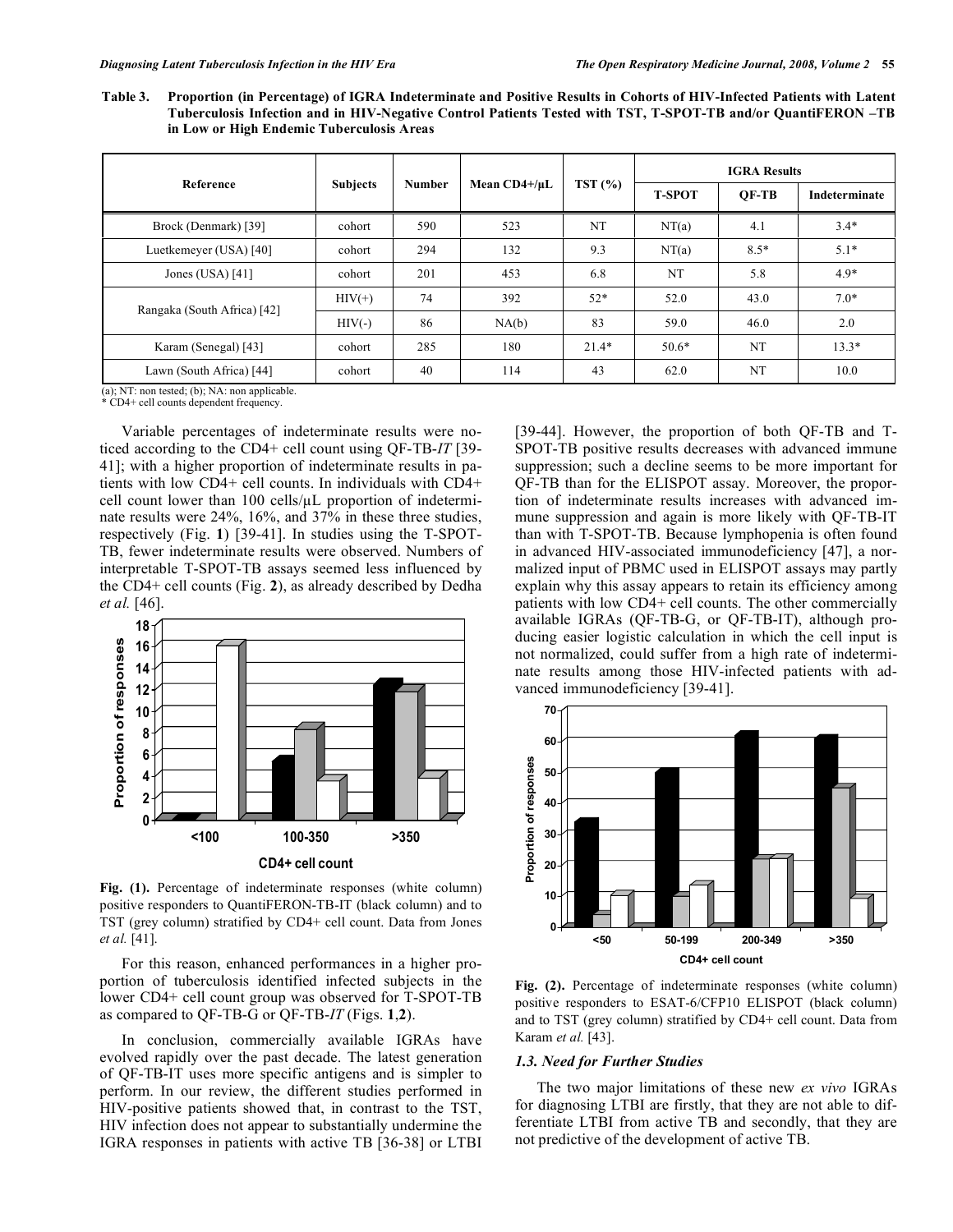Recently Rangaka and coworkers [37, 42] reported an interesting approach to better identify patients with active TB among HIV-infected patients. This method directly correlates the ELISPOT results of RD1 proteins stimulation with the CD4+ T-cell count of each single patient. Using the ratio of combined T-SPOT-TB results to CD4+ cell count the authors showed that a ratio  $>1$  was significantly more frequently observed in patients with active TB compared to latent TB. However, recent published data seemed to contradict such a prediction showing that the indicated ratio was not able to distinguish LTBI from active TB [48].

 To be able to identify those individuals who do not progress to active disease, large scale-scale cohort studies with long-term follow-up of untreated populations exhibiting positive results at baseline are required. Ongoing studies are in progress in endemic area trying to evaluate the risk for active disease associated with a particular test measure (quantitative versus dichtotomic results), as shown in uninfected HIV individuals [49, 50].

#### *1.4. New Directions for New Tests*

 Several research groups have evaluated other RD1 or RD coded protein or peptides than those developed by the commercial companies. Different selected RD1 peptides have been developed and tested in Italy by Goletti and coworkers. The authors showed that an assay based on RD1 selected peptides has a higher diagnostic accuracy for active TB in a clinical setting compared with commercially available assays based on RD1 overlapping peptides in HIV-infected or uninfected patients [36, 51, 52].

 Other developments concern antigens present at the surface of *M. tuberculosis*. One group has assessed the diagnostic potential of a novel 28-kD mycobacterial protein, the heparin-binding hemaglutinin (HBHA), previously shown to stimulate high levels of IFN- $\gamma$  secretion by the peripheral blood lymphocytes of LTBI subjects in comparison with QF-TB-IT [53]. The conclusion of the authors was that the commercially available IGRA may underestimate the incidence of LTBI, whereas the use of HBHA may combine the operational advantages of IGRAs with higher sensitivity and specificity for latent TB infection [53].

 Other groups have tried to measure the different cytokines (IFN- $\gamma$ , IL-2, IL-10) released after stimulation with selected antigens to differentiate a population at high risk of active TB, showing a higher ratio of IFN- $\gamma$ /IL-10 in protected individuals [54].

## **2. New** *Ex Vivo* **Cell-Mediated Killing Assay**

 Other researchers are looking for biomarkers for innate immunity or acquired immune protection. It has been reported that *in vitro* cell-mediated killing assays may provide a promising measure of the functional capacity of cells to kill mycobacteria [55].

 Whole blood killing assays (WBKA) have the advantage of including all cells with potential anti-mycobacterial activity compared to infection of isolated differentiated monocytes and are more easily adapted for use in large scale studies. Inhibition of *in vitro* growth of the bacilli has been measured using different techniques: conventional liquid medium culture (BACTEC system, BD), or luminescent readout of reporter-gene-tagged BCG (BCG *lux*) expressing a recombinant luciferase enzyme.

 Using the second methodology, a study reported an association between low  $CD4+$  cell counts, low IFN- $\gamma$  production and impaired ability to regulate growth of *M. bovis* BCG in blood from HIV-infected children in South Africa [56]. A more recent study from the same authors reported that this WBKA was able to monitor *in vitro* the anti-mycobacterial immune response of HIV-infected children during antiretroviral therapy [57]. The authors confirmed their earlier results showing that before HAART the blood from HIVinfected children demonstrated a low ability to restrict the growth of BCG in the functional WBKA; in contrast the introduction of HAART was followed by rapid and sustained reconstitution of specific antimycobacterial immune response, measured as a decrease in growth of the bacilli. This *in vitro* model mirrors the *in vivo* observation of decrease susceptibility to TB in HIV-infected adults receiving HAART [58].

#### **3. Preclinical Detection of Antibody**

 Tests for serodiagnosis of TB, either based on ELISA or immunochromatographic strip technology, have been developed and have been evaluated in immunocompetent patients with active TB. The tests, with the best performance characteristics, have an observed sensitivity and specificity around 60% and 90%, respectively [59], demonstrating that the existing serological tests cannot be used as stand-alone diagnostic test for TB. Moreover, it has been generally observed that HIV-infected individuals with TB have suppressed antibody levels [60]. In this last study, the authors showed that while all HIV-negative and PPD-positive patients had IgG antibodies recognizing the 38-, 28-, and 19-kDa *M. tuberculosis* antigens, only 26% of those HIV-positive and PPDpositive (all with < 400 CD4+ cells/mm3) and none of the HIV-positive tuberculosis patients recognized these antigens. In an effort to increase the performance of potential serological tests, it was relevant to explore whether novel proteins or non-protein antigens specific for *M. tuberculosis* were able to significantly increase sensitivity and specificity. Several proteins, TB16.3, TB9.7, U1, and Mtb81, have been described as serodiagnostic antigens that perform as well as or even better in the HIV-infected group, as recently reviewed [61, 62].

 Different authors have also shown that antibodies detecting glycolipid antigens (PGL-TB1, DAT), specific for *M. tuberculosis*, were present in HIV-TB co-infected patients with levels higher than those in HIV uninfected TB patients [63, 64]. Moreover, antibodies to two recombinant proteins (MPT51 and Mtb81), and PGLTb1 or DAT antigens have been shown to be present in serum samples obtained during sub-clinical TB in a high proportion of HIV-infected patients tested [63-65].

 Although, *ex vivo* tests based on cellular immune response (IGRAs) performed in HIV-infected individuals with advanced immunodeficiency (with CD4+ lower than 100 cells  $/\mu L$ ) have been shown to be associated with a high proportion of indeterminate results, the anti-PGL-Tb1 antibodies levels have been demonstrated to be independent of the CD4+ cell counts [63]. Thus, insight into the serological responses based on anti-glycolipid antigens elicited during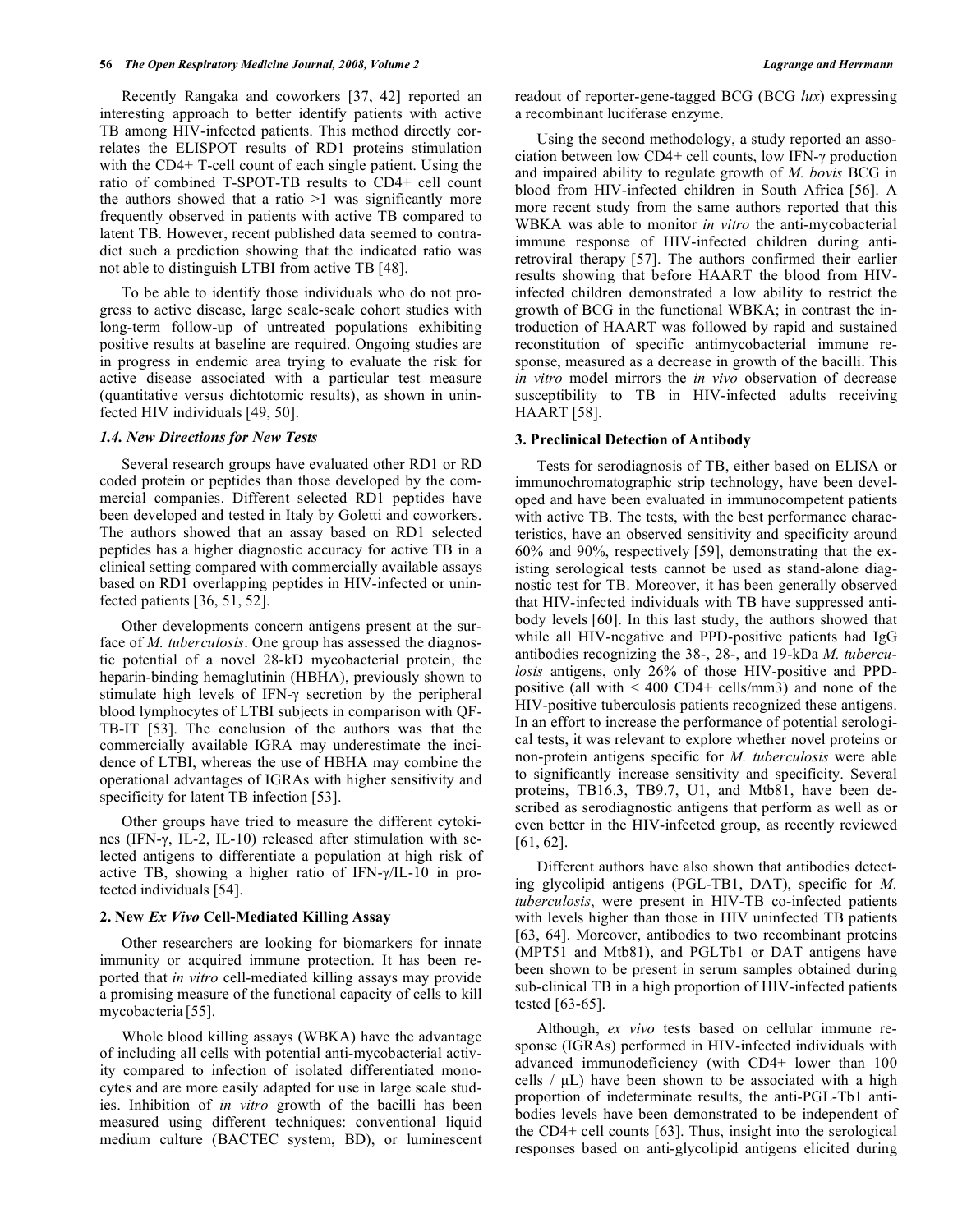sub-clinical TB could provide additional markers that identify incipient infection with *M. tuberculosis* before progression to clinical disease occurs [63, 65].

## **4. Potential New Algorithm for Detecting and Treating HIV-Infected Persons at High Risk for Progression to Active TB**

 Using the various blood assays described above, and depending on their validation in large scale longitudinal studies, a new algorithm might be considered (Fig. **3**).

 In low or high endemic TB areas, all HIV-infected individuals should be first tested with IGRAs (QF-TB-IT or T-SPOT-TB) and then stratified according to their level of immuno- suppression. Those individuals with a CD4+ cell count higher than  $50-100$  cells/ $\mu$ L will potentially have either a positive or a negative IGRA response. Individuals with a negative response (meaning absence of recent TB transmission), should have serial IGRA testing at regular interval (every 6 months). Individuals with a positive response (meaning the presence of recent TB transmission) should be tested with the WBKA to evaluate their potential antimycobacterial immune protection. If a positive response (surrogate maker showing the capacity to restrict *in vitro* growth of *M. tuberculosis* or BCG) is detected, these individuals could be considered as immune and should not receive any anti tuberculous prophylaxis. If a negative WBKA response is detected, such recently infected individuals without any specific immunity should be considered for anti TB chemoprophylaxis. A certain proportion of Individuals, with < 50-100 CD4+ cell count  $\mu$ L may produce an IGRA positive response and the same protocol as above should be followed for IGRA positive response. For those individuals with indeterminate or negative results with IGRA, the only suitable

test that might demonstrate infection with TB is the measurement of circulating IgG anti-PGL-Tb1 antibody. Individuals with ELISA positive results should be considered at high risk and should received anti-TB chemoprophylaxis after eliminating active TB disease. A systematic approach for blood culture testing to detect circulating mycobacteria should also be considered. For those without circulating anti-PGL-Tb1 antibody should be considered for empirical HAART [66].

# **CONCLUSIONS**

 There is a definite need to diagnose and treat LTBI in all HIV-infected individuals at high risk of progression to active TB disease. These individuals should receive anti-TB chemoprophylaxis after thorough testing to eliminate active TB disease. IGRAs based on specific RD1 peptides have shown promising results for diagnosing LTBI not only in immunocompetent individuals, but also in HIV-infected persons at higher risk for development of active disease. Although, these dichotomous (positive/negative) measures cannot distinguish between LTBI and active disease, operational research clinical studies are ongoing to demonstrate their potential role in predicting the risk of progression. Evidence coming from studies showing a high ratio of combined quantitative T-SPOT-TB results to CD4+ cell count in patients with active TB should be confirmed in different settings in order to classify patients with active TB from those with LTBI. It is thus likely that tuberculin skin testing being largely inadequate in these immunocompromised patients will be in the next future substituted for the IGRAs.

 Other issues need to be resolved in relation to the identification of correlates of immune protection or "functional biomarkers" that will facilitate the rational design for drugs



 $*$   $\alpha$ -LTBI = anti-LTBI treatment.

**Fig. (3).** New possible algorithm for targeting HIV-infected individual establishing the highest risk group and the specific treatment chemoprophylaxis. IGRA (Interferon-gamma release assay), WBKA (Whole Blood Killing Assay), ELISA (antibody assay with PGL-Tb1).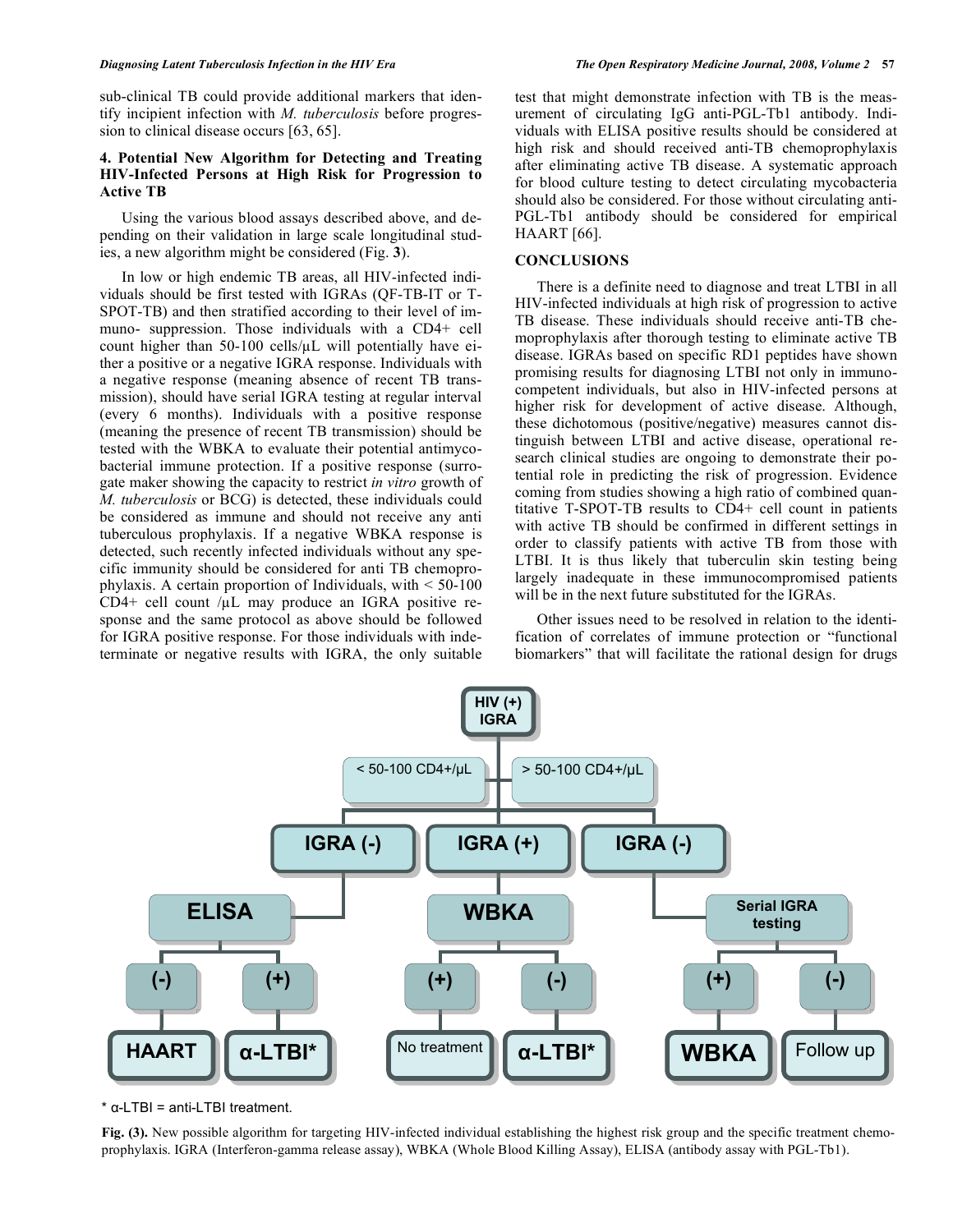for the clearance of TB infection. After validation, the WBKA will find its right place among a new algorithm that might facilitate the management of HIV-infected individuals at high risk of progression. Similarly, antibody markers might predict ongoing progression from latent to active TB in HIV-positive subjects, including those with negative PPD skin test or with indeterminate IGRA results.

#### **ACKNOWLEDGEMENTS**

 We greatly acknowledge Dr. Ben Marshall (Southampton University Hospitals Trust, UK) for careful review of the manuscript.

### **REFERENCES**

- [1] Jasmer RM, Nahid P, Hopewell PC. Clinical practice. Latent Tuberculosis infection. N Engl J Med 2002; 347: 1860-1866.
- [2] Tufariello JM, Chan J, Flynn JL. Latent tuberculosis: mechanisms of the host and bacillus that contribute to persistent infection. Lancet Infect Dis 2003; 3: 578-590.
- [3] World Health Organisation. Global Tuberculosis Control-Surveillance, Planning, Financing. WHO report 2005, Geneva, Switzerland;2005.
- [4] Styblo K. Recent advances in epidemiological research in tuberculosis. Adv Tuberc Res 1980; 20: 1-63.
- [5] American Thoracic Society. Targeted tuberculin testing and treatment of latent tuberculosis infection. Am J Respir Crit Care Med 2000; 161: S221-247.
- [6] Chin DP, Crane CM, Diul MY, *et al*. Spread of *Mycobacterium tuberculosis* in a community implementing recommended elements of tuberculosis control. JAMA 2000; 283: 2968-2974.
- [7] Whalen CC. Diagnosis of Latent Tuberculosis Infection. JAMA 2004; 293: 2785-2787.
- [8] Horsburgh CR jr. Priorities for the treatment of latent tuberculosis infection in the United States. N Engl J Med 2004; 350: 2060-2067.
- [9] Badri M, Wilson D, Wood R. Effect of highly active antiretroviral therapy on incidence of tuberculosis in South Africa: a cohort study. Lancet 2002; 359: 2059-2064.
- [10] Lawn SD, Bekker LG, Wood R. How effectively does HAART restore immune responses to *Mycobacterium tuberculosis*? Implications for tuberculosis control. AIDS 2005; 19: 1113-1124.
- [11] Seyler C, Toure S, Messou E, Bonard D, Gabillard D, Anglaret X. Risk factors for active tuberculosis after antiretroviral treatment initiation in Abidjan. Am J Respir Crit Care Med 2005; 172: 123-127.
- [12] Stop TB Partnership and WHO. The Global Plan to Stop TB 2006- 2015. Geneva: World Health Organisation, 2006. http://www. stoptb.org/globalplan/plan\_main.asp (accessed Jan 05, 2008).
- [13] Huebner RE, Schein MF, Bass JB Jr. The Tuberculin Skin Test. Clin Infect Dis 1993; 17: 968-975.
- [14] Comstock GW, Livesay VT, Wollpert SF. The prognosis of a positive tuberculin reaction in childhood and adolescence. Am J Epidemiol 1974; 99: 131-138.
- [15] Watkins RE, Brennan R, Plant AJ. Tuberculin reactivity and the risk of tuberculosis: a review. Int J Tuberc Lung Dis 2000; 4: 895- 903.
- [16] Tuberculosis Research Centre (ICMR), Chennai, India. Association of initial tuberculin sensitivity, age and sex with the incidence of tuberculosis in South India: a 15 year follow-up. Int J Tuberc Lung Dis 2003; 7: 1083-1091.
- [17] Ferebee SH. Controlled chemoprophylaxis trials in tuberculosis. A general review. Bull Tuberc 1970; 26: 28-106.
- [18] Whalen CC, Johnson JL, Okwera A, *et al*. A trial of three regimens to prevent tuberculosis in Ugandan adults infected with the human immunodeficiency virus. Uganda-Case Western Reserve University Research Collaboration. N Engl J Med 1997; 337: 801-808.
- [19] Nuwaha F. Chemoprophylaxis for tuberculosis in HIV-infected individuals in sub-Saharan Africa. East Afr Med J 1998; 75: 520- 527.
- [20] Malotte CK, Rhodes F, Mais KE. Tuberculosis screening and compliance with return for skin test reading among active drug users. Am J Public Health 1998; 88: 792-796.
- [21] Chin DP, Osmond D, Page-Shafer K, *et al*. Reliability of anergy skin testing in persons with HIV infection. The pulmonary Compli-

cations of HIV Infection Study Group. Am J Respir Crit Care Med 1996; 153: 1982-1984.

- [22] Caiaffa WT, Graham NM, Galai N, Rizzo RT, Nelson KE, Vlahov D. Instability of delayed-type hypersensitivity skin test anergy in human immunodeficiency virus infection. Arch Intern Med 1995; 155: 2111-2117.
- [23] Duncan LE, Elliott AM, Hayes RJ, *et al*. Tuberculin sensitivity and HIV-1 status of patients attending a sexually transmitted diseases clinic in Lusaka, Zambia: a cross-sectional study. Trans R Soc Trop Med Hyg 1995; 89: 37-40.
- [24] Markowitz N, Hansen NI, Wilcosky TC, *et al*. Tuberculin and anergy testing in HIV-seropositive and HIV-seronegative persons. Pulmonary Complications of HIV Infection Study Group. Ann Intern Med 1993; 119: 185-193.
- [25] Pai M, Riley LW, Colford JM Jr. Interferon- $\gamma$  assays in the immunodiagnosis of tuberculosis: a systematic review. Lancet Inf Dis 2004; 4: 761-776.
- [26] Andersen P, Munk ME, Pollock JM, Doherty TM. Specific immune-based diagnosis of tuberculosis. Lancet 2000; 356: 1099- 1104.
- [27] Dheda K, Udwadia ZF, Hugget JF, Johnson MA, Rook GA. Utility of the antigen-specific interferon-gamma assay for the management of tuberculosis. Curr Opin Pulm Med 2005; 11: 195-202.
- [28] Rothel JS, Andersen P. Diagnosis of latent *Mycobacterium tuberculosis* infection: is the demise of the Mantoux test imminent? Expert Rev Anti Infect Ther 2005; 3: 981-993.
- [29] Richeldi L. An update on the diagnosis of tuberculosis infection. Am J Respir Crit Care Med 2006; 174: 736-742.
- [30] Lagrange PH, Simonney N, Herrmann JL. New immunological tests in the diagnosis of tuberculosis. Rev Mal Respir 2007; 24: 453-472.
- [31] Menzies D, Pai M, Comstock G. Meta-analysis: new tests for diagnosis of latent tuberculosis infection: areas of uncertainty and recommendations for research. Ann Intern Med 2007; 146: 340-354.
- [32] Lee JY, Choi HJ, Park IN, *et al*. Comparison of two commercial interferon-gamma assays for diagnosing *Mycobacterium tuberculosis* infection. Eur Respir J 2006; 28: 24-30.
- [33] Kang YA, Lee HW, Yoon HI, *et al*. Discrepancy between the tuberculin skin test and the whole-blood interferon-gamma assay for the diagnosis of latent tuberculosis infection in an intermediate tuberculosis burden country. JAMA 2005; 293: 2756-2761.
- [34] Pai M, Kalantri S, Dheda K. New tools and emerging techniques for the diagnosis of tuberculosis: part I. Latent tuberculosis. Expert Rev Mol Diagn 2006; 6: 413-422.
- [35] Chapman ALN, Munkanta M, Wilkinson KA, *et al*. Rapid detection of active and latent tuberculosis infection in HIV-positive individuals by enumeration of *Mycobacterium tuberculosis* specific T cells. AIDS 2002; 16: 2285-2293.
- [36] Vincenti D, Carrara S, Butera FO, *et al*. Response to region of difference 1 (RD1) epitopes in human immunodeficiency virus (HIV)-infected individuals enrolled with suspected active tuberculosis: a pilot study. Clin Exp Immunol 2007; 150: 91-98.
- [37] Rangaka MX, Diwakar L, Seldon R, *et al*. Clinical, immunological and epidemiological importance of antituberculous T cell responses in HIV-infected Africans. Clin Infect Dis 2007; 44: 1639-1646.
- [38] Clark SA, Martin SL, Pozniak A, *et al*. Tuberculosis antigenspecific immune responses can be detected using enzyme-linked immunospot technology in human immunodeficiency virus (HIV)- 1 patient with advanced diseases. Clin Exp Immunol 2007; 150: 238-244.
- [39] Brock I, Ruhwald M, Lundgren B, Westh H, Mathiensen LR, Ravn P. Latent tuberculosis infection in HIV positive, diagnosed by the *M. tuberculosis specific Interferon-γ test. Respir Res 2006; 7: 56* (Published online 2006 April 1. doi: 10.1186/1465-9921-7-56).
- [40] Luetkemeyer AF, Charlebois ED, Flores LL, *et al*. Comparison of an Interferon- $\gamma$  release assay with tuberculin skin testing in HIVinfected individuals. Am J Respir Crit Care Med 2007; 175: 737- 742.
- [41] Jones S, de Gijsel D, Wallach FR, Gurtman AC, Shi Q, Sacks H. Utility of QuantiFERON–TB Gold in-tube testing for Latent TB infection in HIV-infected individuals. Int J Tuberc Lung Dis 2007; 11: 1190-1195.
- [42] Rangaka MX, Wilkinson KA, Seldon R, *et al*. Effect of HIV-1 infection on T-cell-based and skin test detection in tuberculosis infection. Am J Respir Crit Care Med 2007; 175: 514-520.